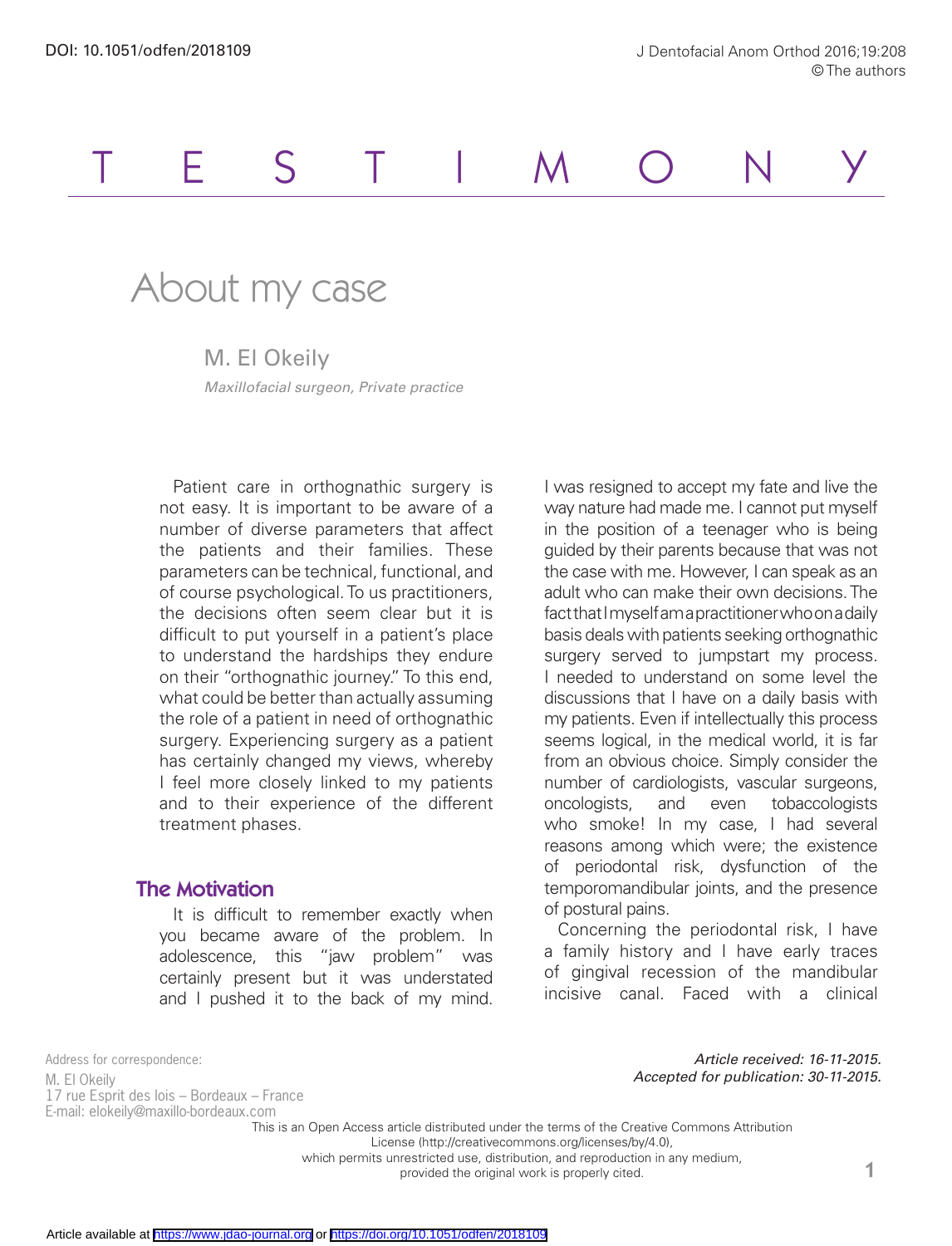#### M. EL OKEILY

situation, I needed to make a choice, but this time as a patient. I researched a bit on evidencebased science, and so I seized the opportunity however minimal to delay or avoid any loosening. I always experienced a painless cracking of the temporomandibular articulations (TMA) together with a sigmoid notch and disc protrusion. Nonetheless, it was when I experienced an episode of painful, temporary blockage that I was alerted to the seriousness of having dysfunctional TMAs. The restricted mouth opening that usually results is so painful that even if it only lasts for a few days, it is definitely not something to be ignored.

Finally, with regard to postural pains, I also had cervical symptomology with recurring pains and frequent episodes of neck stiffness (one every month and a half). I had also experienced two lumbosciatic episodes.

#### Making the Decision

NND MONTH DONN MONTH DONN MONTH DONN MONTH DONN MONTH DONN MONTH DONN MONTH DONN MONTH DONN MONTH DONN MONTH DONN MONTH DONN MONTH DONN MONTH DONN MONTH DONN MONTH DONN MONTH DONN MONTH DONN MONTH DONN MONTH DONN MONTH DON

 $|+|$ 

⋝

 $\overline{\phantom{a}}$ 

Once sufficiently motivated, all that remained was to act. For me, two parameters were very important. It is probably the fact that I was approaching 40 years of age and I exhibited a constant, general concern about my body image (on top of everything I was training for my first marathon), which motivated me to seek surgicalorthodontic treatment.

#### Starting Treatment

When you have a busy work schedule, you need to plan the treatment

procedure specifically so that it has minimum impact on your personal and professional life. I wanted the intervention to take place at the end of December so that it would not affect my work. Then you need to choose the surgical team. It is a very important choice because you are entrusting your body to practitioners in whom you must have complete confidence. I have the advantage of knowing how my colleagues work. The treatment stages were set during the initial assessment.

I had a class-II retromandibular vein, as well as a transverse deficiency on the hypodivergent facial types. The maxilla was generally well-positioned. I hoped, therefore, to be treated by with mandibular advancement, which gave me the impression of the treatment process being easy.

#### **Orthodontics**

When the orthodontic device had been placed on I prepared myself to respond to the eventual questions from my patients and from my family about why I was having treatment. In actuality, there were very few questions. Although I was wearing a standard vestibular apparatus, few patients noticed; when they did, the comments were rather positive. In my family circle too, there were few comments.

I genuinely found orthodontic surgery to be less painful than I had imagined. There was some pain in the first 24–48 hours after an arch change, but this eased up once I took a paracetamol tablet. On the other hand, the upkeep of the apparatus and the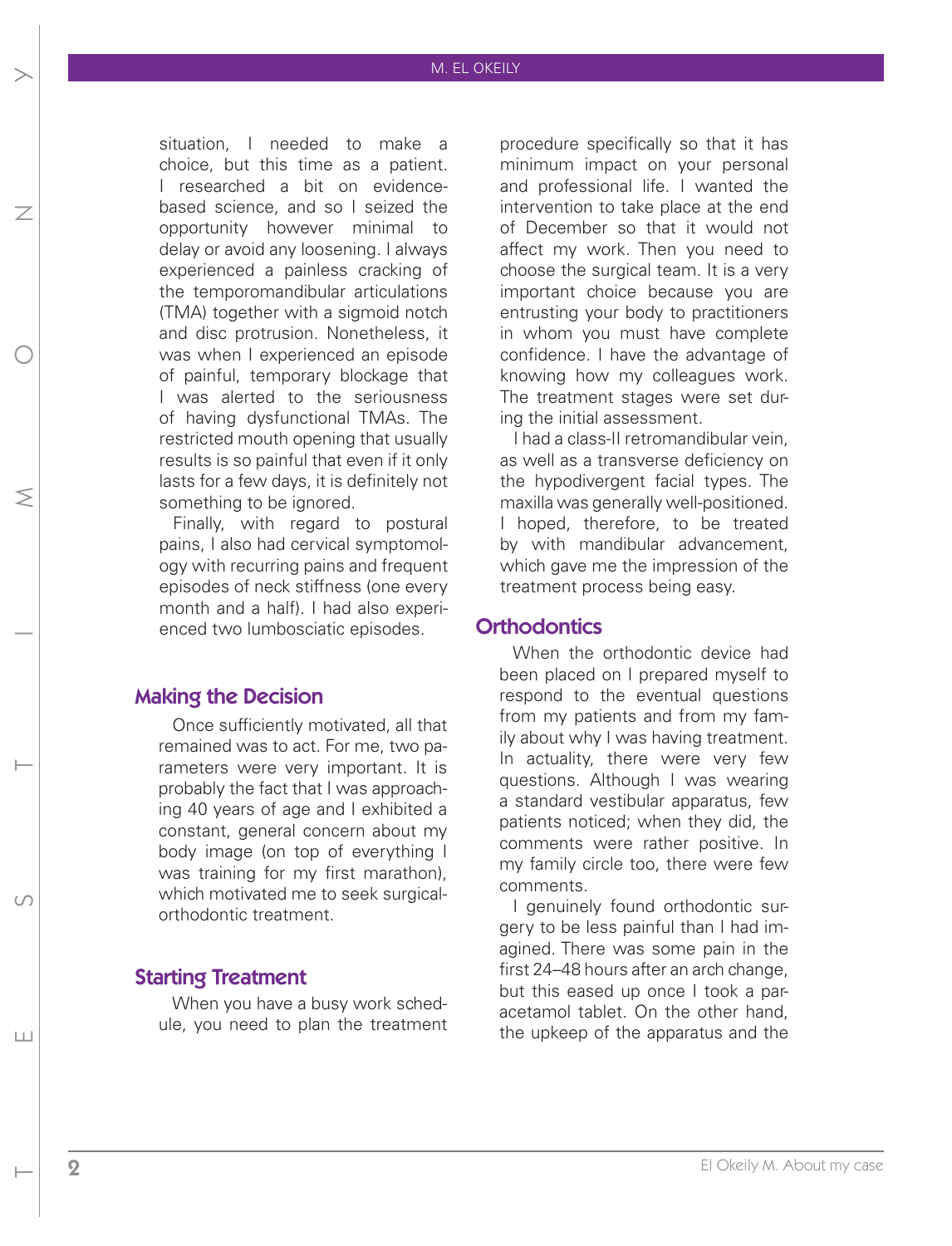discomfort during meals were sometimes difficult to bear.

#### **Surgery**

Generally, patients are apprehensive regarding surgical intervention. Personally, I was confident, impatient and in a hurry to be operated on. I knew the importance of having the right mindset immediately after the surgery. I had a quiet dinner with my orthodontist on the eve of the surgery. I remember falling asleep and waking up a few hours after the surgery. At this point, my expectations were worse than the reality. The edema was annoying but there was no pain. I understood that I needed time to regain my normal facial functions and sensations. I was happy to feel, the paresthesia indicative of the recuperation of the nerves, from right to left. I have now regained 100% right and 99% left as I experience some tingling in a small area from time to time.

I also discovered that eating can be different in a way that I never thought of. For example, some food items like (foie gras) could be absorbed by letting them melt in the mouth without having to chew.

The same evening of the surgery, I was responding to patients' emails, and 3 weeks after the surgery, I attended a conference on cosmetic surgery.

The only two annoying factors are the abstinence from sport and, even more so, the placement of the tongue in its new environment. I never had lingual dysfunction before the intervention. Yes, it took 2–3 months to find the correct position when my tongue is at rest, when swallowing, and especially when speaking. For this, I am thankful for the excellent maxillofacial kinesiotherapy specialist, who has guided me well throughout this process.

#### Post Treatment

As the final stage of orthodontic intervention progressed I observed:

- A spontaneous decrease in gingival recession;
- A buccal aperture without any TMArelated protrusions;
- No more neck stiffness for 2 years. On the other hand, my family took a few months to get used to my new profile, constantly asking me: "are you sure it did not go too far?"

### FROM THEIR POINT OF VIEW

#### The Orthodontist Relates Their Experience

Most of us are apprehensive about having to care for our family members or colleagues. A well-known adage says that in such a situation, treatment does not go as planned. When I undertook orthodontic surgery for one

of my best friends, who is a maxillofacial surgeon and whose specialty is orthognathic surgery, I was not without my doubts, on a professional and personal level. Will they be a good patient? How will our friendship change should the surgery fail?

Through this experience, I was made aware of the power behind the

NE SS HOSS HOSS HOSS

 $\bigcap$ 

Ш

 $\leq$ 

 $\overline{\phantom{a}}$